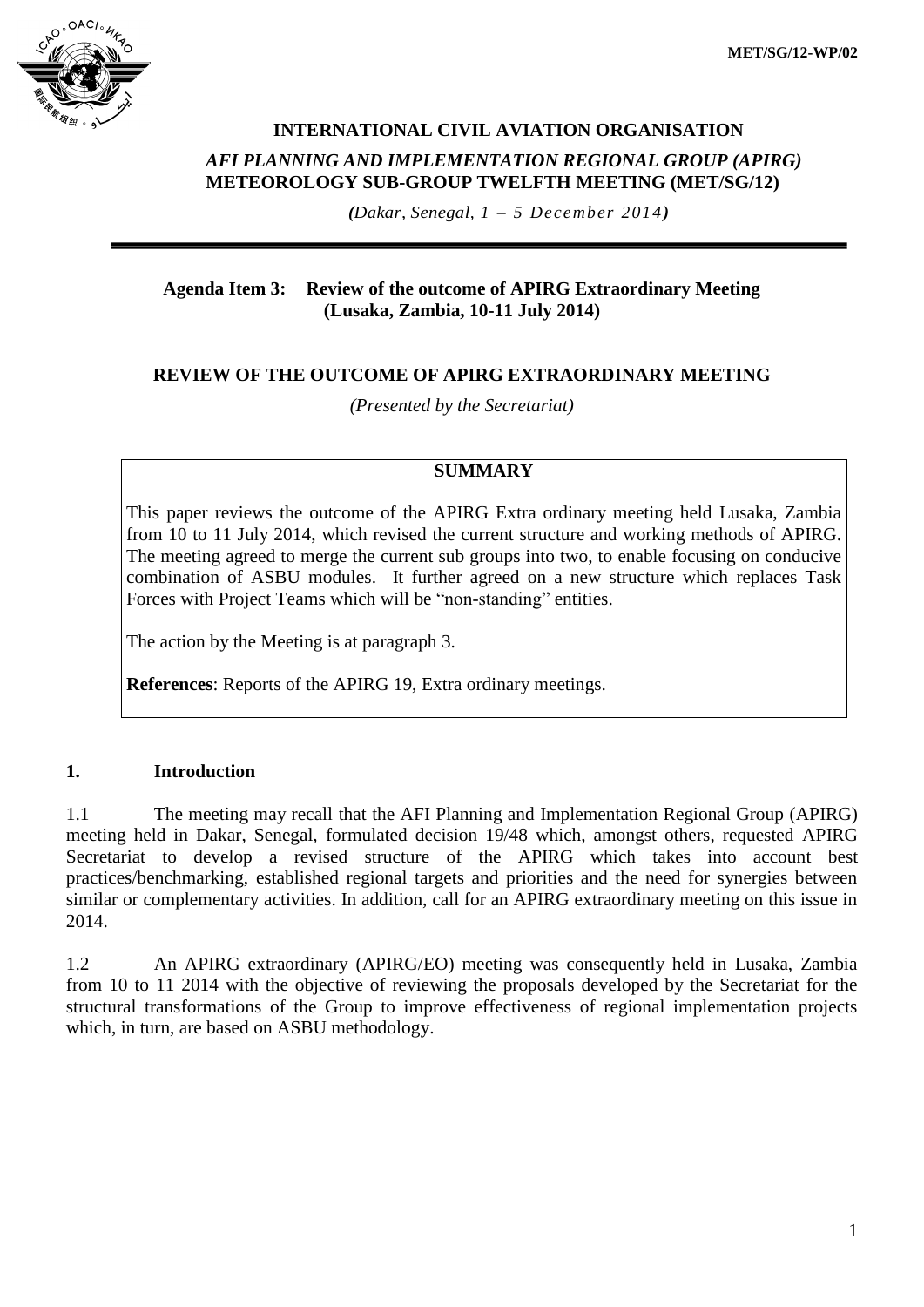#### **2 Discussion**

*Review of the current structure and presentation and discussion of the proposals developed by the secretariat for a revised structure and new working methods of the AIRG* 

2.1 The meeting may recall that the APIRG extraordinary meeting was presented with two reorganization options both of which were based on the four Performance Improvement Areas (PIAs) of the ICAO Aviation System Block Upgrades (ASBUs) methodology.

2.2 The meeting discussed the merits in the options presented, particularly issues relating to the achievement of synergies and harmonization of work volumes between the sub-groups that would be established and agreed on the following:

- a) that APIRG Projects Coordination Committee (APCC) establishment of the APCC to undertake tasks that have hitherto been an increasing challenge. These include reducing the volume of material for consideration by APIRG meetings to manageable levels, carrying out certain tasks in between the APIRG meetings in order to facilitate continuity and efficiency in implementation, and supporting the required coordination between APIRG and RSG-AFI. The APCC will be composed of elected Chairperson and Vice-chairpersons, the Secretary of APIRG, elected Officials from Sub-Groups and Secretaries of the Sub-Groups.
- b) that the current Sub-Groups of APIRG are merged and replaced by two sub Groups listed as follows:
	- a) **Airspace and Aerodrome Operations Sub-Group (AAO/SG)**. Establishment of this Sub-Group recognizes the absolute necessity for effective coordination between various areas of ANS and AGA, with particular respect to the ASBUs Performance Improvement Area (PIA) 1 (Airport Operations), PIA 3 (Optimum Capacity and Flexible Flights), PIA 4 (Efficient Flight Paths); and,
	- b) **Infrastructure and Information Management Sub-Group (IIM/SG).**  Establishment of this Sub-Group focuses on implementation in the context of PIA 2 (Globally Interoperable Systems and Data), on the role of digital processing and management of aeronautical information, meteorological information and the data link communications in support of the provision of Air Traffic Services (ATS). In addition, this grouping is in alignment with the Technology Roadmaps in the GANP (Doc 9750).

2.3 The group further agreed that having adopted a project management approach, there would be no "standing" structural bodies below the sub-groups. However, 'projects' would be identified by the Sub-Groups to be executed by 'Teams' of experts and champions reporting to the sub groups.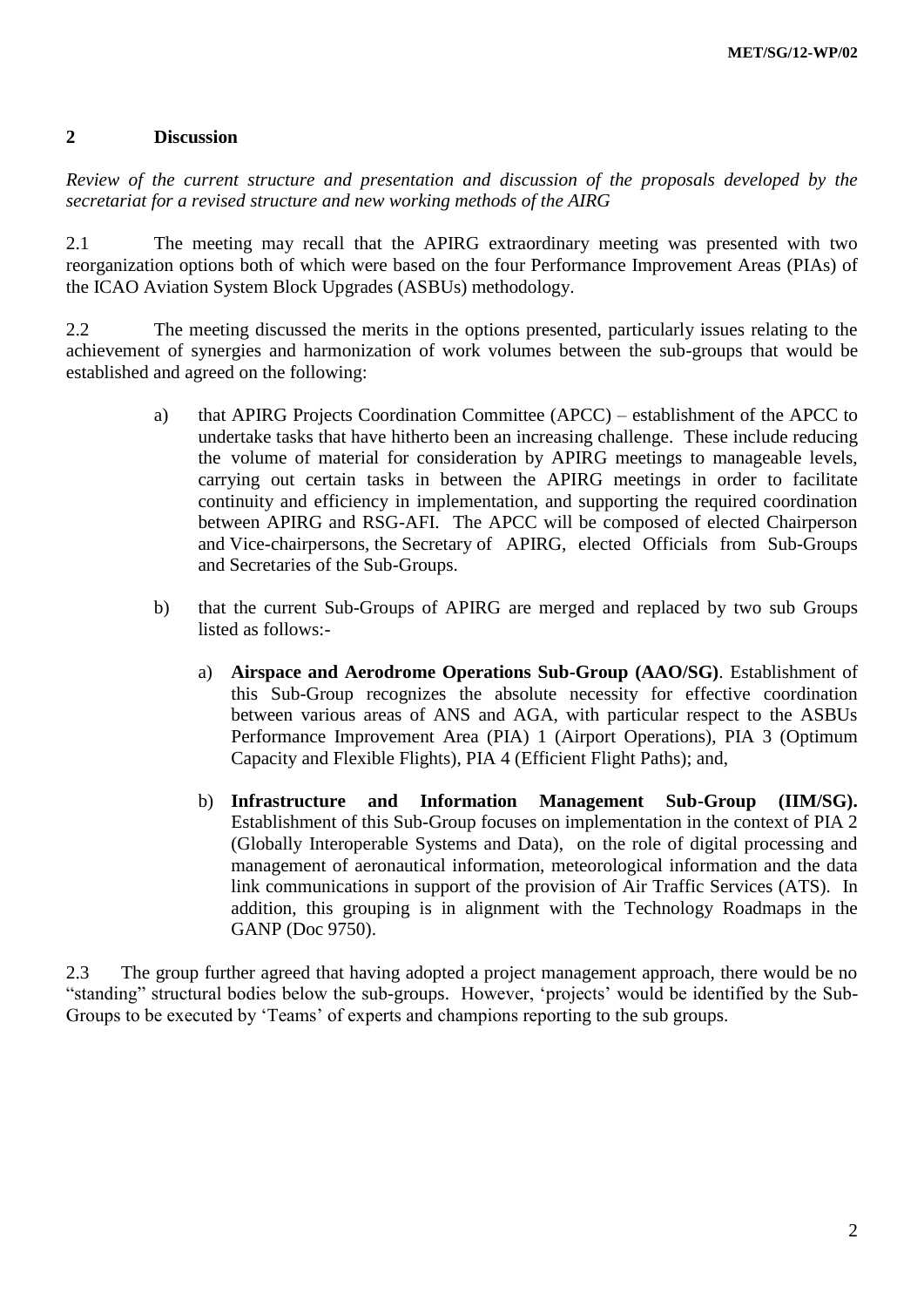2.4 In view of the above, the Group adopted the following Decision;

## *DECISION EO/01: REORGANIZATION OF APIRG:-*

*That:* 

- *a) the new organizational structure of APIRG comprising:* 
	- *1) one Projects Coordination Committee (APCC)*
	- *2) one Airspace and Aerodrome Operations Sub-Group (AAO/SG),*
	- *3) one Infrastructure and Information Management Sub-Group (IIM/SG), and*
	- *4) one Traffic Forecasting Group (TFG),*

*as described in Appendices B, C, D, E, and F to this report, is adopted and will become effective following the next APIRG meeting.;* 

- *b) the preliminary terms of reference of the APCC provided at Appendix D to this report are to be reviewed and finalized at the next APIRG meeting; and*
- *c) projects be identified from ASBU modules and regional performance objectives adopted by APIRG, to be carried out by teams of experts provided by States and concerned international organizations.*

The new organizational structure is given at **Appendix………** 

*Discussion of transitional arrangements for APIRG work programme*

2.5 The Group was mindful that the transition from the current APIRG structure to the new structure and working methods would have to take into consideration the need for continuity in its functions. More specifically, the Group recognized the following aspects:

- a) existing activities of APIRG, considered to still be essential should continue without any undue disruption;
- b) it is essential that coordination be carried out through existing APIRG structures and the Regional Offices' efforts, to facilitate functional appreciation of the new structure and working methods;
- c) representatives from States and organizations who are to participate and to operationalize the new structure, may best be identified through a regular meeting of APIRG, at which an agenda item on this aspect will have been circulated to States and organizations in advance;
- d) it is important not to delay implementation of the Fourth Edition of the GANP, specifically the ASBUs; and,
- e) there is no mandate, under the APIRG Decision 19/48 for the Extraordinary Meeting of the APIRG to vary current Conclusions and Decisions of APIRG beyond the structure and working methods of the Group.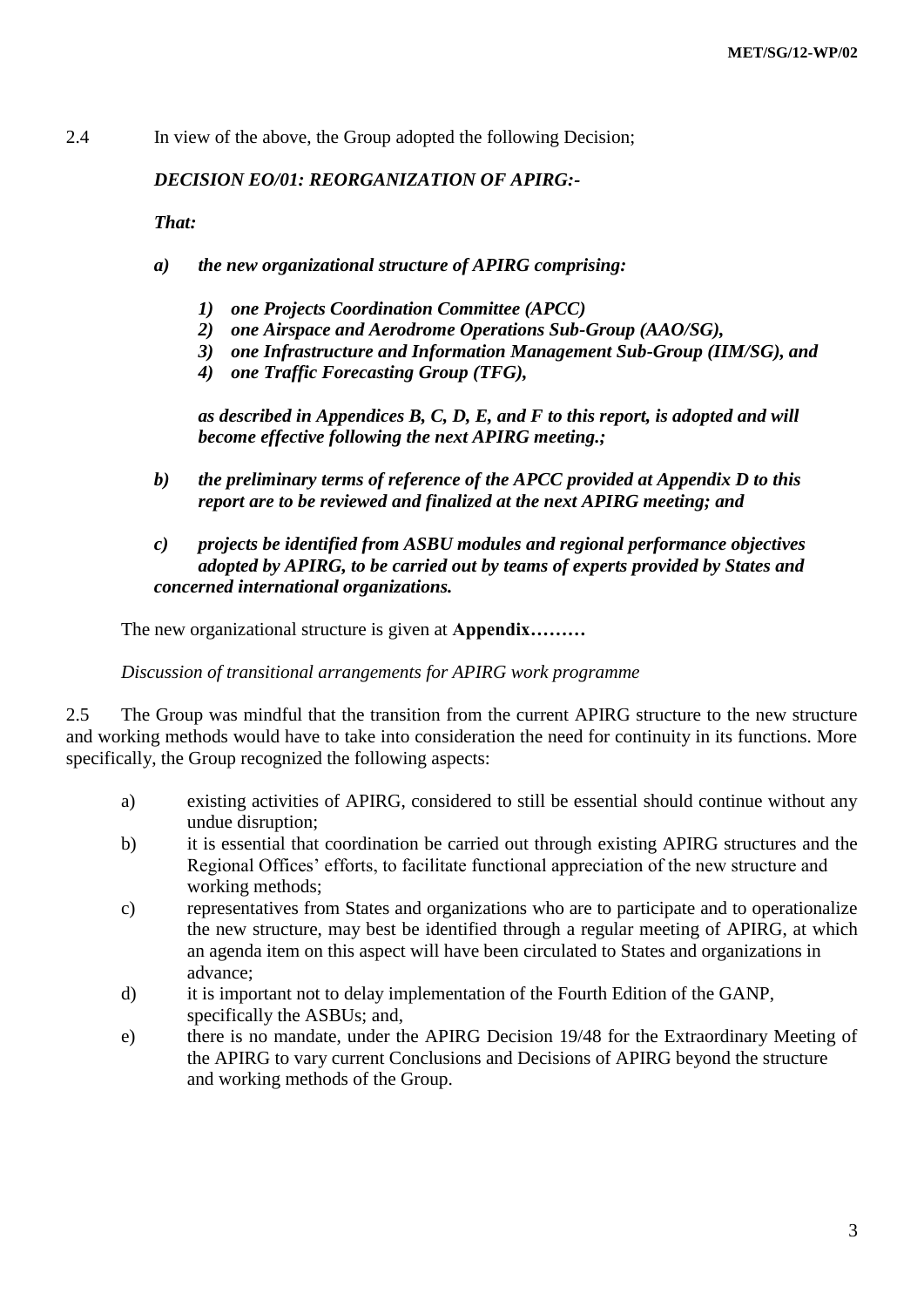2.6 In view of the above, the Group agreed on the following Decision:

### *DECISION EO/03: TRANSITION TO NEW APIRG ORGANIZATION*

*That the Secretariat and APIRG contributory bodies:* 

*a) continue to implement the work programmes as previously endorsed by the Group; and,*

*b) carry out necessary action to facilitate the operationalization of the new organizational structure and working methods of the APIRG, including reformulation of existing activities that continue to have relevance, into the projects management formats, to be presented for endorsement by the next meeting of the Group.* 

#### 3 **Action by the Meeting**

a) The MET/SG is invited to note the information provided in this paper.